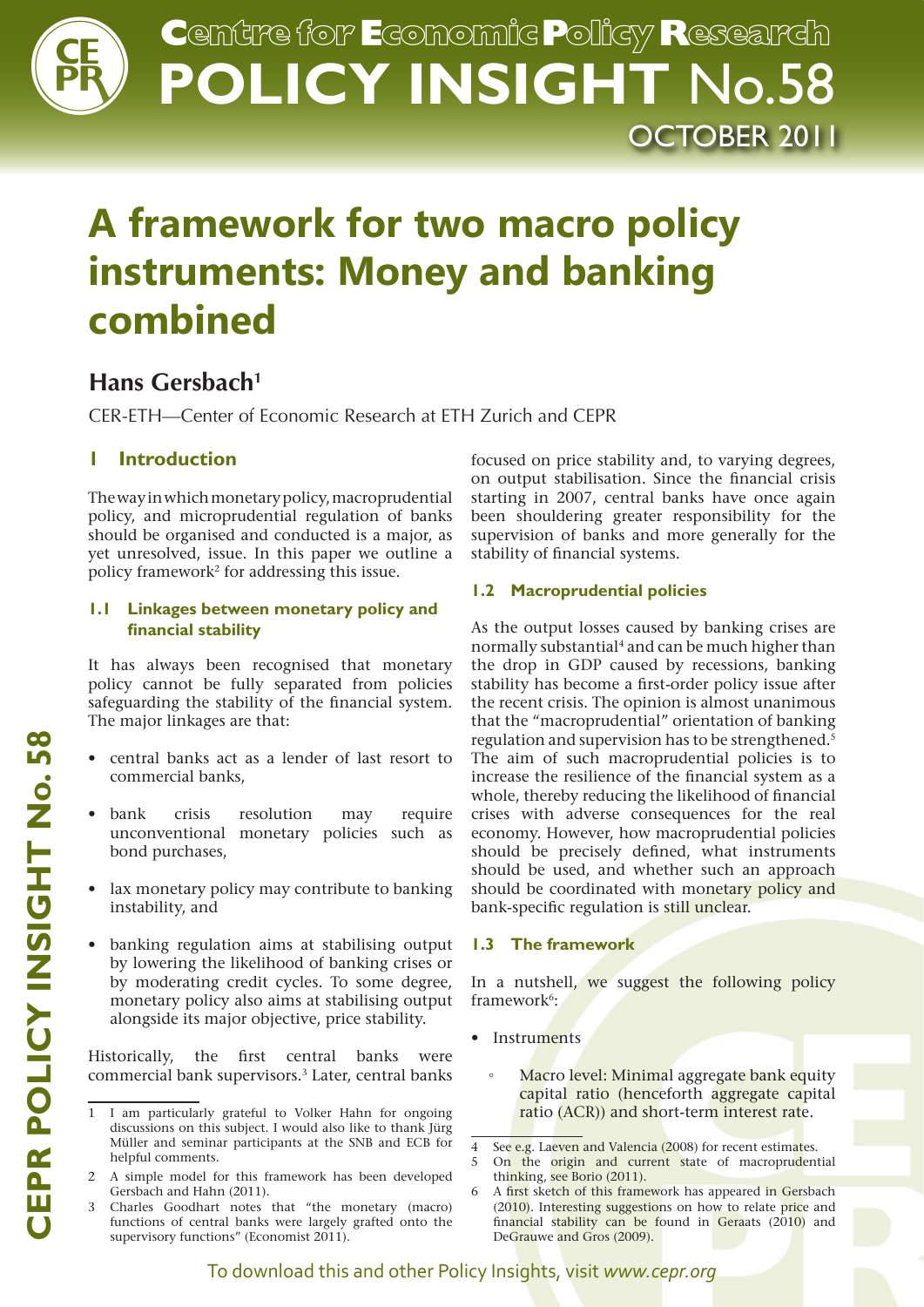## OCTOBER 2011 2

- Micro level: Bank-specific capital requirements are set such that the ACR is met, and individual banks are supervised.
- Organisation
	- Monetary policy via short-term interest rates is conducted by the central bank.
	- A macroprudential policymaker sets ACR.
	- Bank regulator determines bank-specific capital requirements and supervises banks.
- Objectives
	- Central bank minimises a loss function consisting of inflation and output deviations.
	- The macroprudential policymaker minimises output fluctuations caused by lending cycles or banking crises.
	- The microprudential regulator focuses on the soundness of individual banks.

We note that the framework requires three institutions. If the framework is implemented with two institutions, aggregate bank equity policy has to be delegated either to the central bank or to the bank-specific regulator. As we will discuss in subsection 4.2, in such cases, the central bank should conduct both monetary and macroprudential policies.

#### **1.4 Outline**

The policy framework and its rationale will be detailed in the following sections. In the next section, we focus on the macro instrument ACR and discuss how bank-specific capital requirements consistent with ACR can be determined.7 In section 3, we outline how both macro policy instruments can work together to stabilise inflation, to alleviate booms and downturns, and to foster the resilience of the financial system. In section 4, we discuss the justification for the arrangements in the three and two-institution solution. In the latter, there is no separate macroprudential policymaker operating and aggregate bank-capital policy has to be delegated either to the central bank or to the bank regulator. Section 5 concludes.

## **2 The ACR and bank-specific capital requirements**

#### **2.1 Definition**

**CEPR POLICY INSIGHT No. 58**

CEPR POLICY INSIGHT No.58

It is best to start with a definition of the macro policy instrument ACR.

#### *Definition ACR*

*The aggregate capital ratio of the banking sector is defined as the ratio of*

- *• total equity in the banking sector (held by nonbanks) to*
- *• total end-borrower lending (loans to non-financial firms, households, and governments), plus other non-bank assets.8*

A number of remarks are in order here. First, ACR is a minimum requirement for the banking system. Second, a given value of ACR is compatible with a wide range of leverage levels for individual banks. As we will see later, changes in the leverage of individual banks may be a reason to change the ACR. Third, a given ACR is consistent with a banking system in which some banks have high and others have low equity ratios. Fourth, while ACR focuses on the banks' balance sheets, it is important to account for off-balance sheet positions – either by incorporating them or by reducing the equity capital that can be used for the calculation of ACR and bank-specific capital requirements accordingly.

#### **2.2 Bank-specific capital requirements**

All other regulatory and supervision tasks are executed by bank-regulatory authorities. These authorities act under the aggregate capital ratio constraint. There are different ways of determining bank-specific capital requirements. We provide three main alternatives.

- *• Non-risk-sensitive bank-specific capital requirements:* Each bank faces the same capital requirements such that the ACR is met.
- *• Simple-risk-adjusted bank-specific capital requirements:* Bank-specific capital requirements as calculated in the first alternative are adjusted

*sji* : share of bank *j*'s obligations held by bank *i*

*ei* : value of equity of bank *i*

*wji*: share of bank *j*'s equity held by bank *i*

The aggregate balance sheet identity for the banking sector is given by

 $\sum_{i=1}^{n} Z_i = \sum_{i=1}^{n} e_i - \sum_{i=1}^{n} \sum_{j=1}^{n} w_i e_j + \sum_{i=1}^{n} d_i - \sum_{i=1}^{n} \sum_{j=1}^{n} \sum_{j=1}^{n}$ *n j n i n i n j n i*  $\sum_{i=1}^{n} Z_i = \sum_{i=1}^{n} e_i - \sum_{i=1}^{n} \sum_{j=1}^{n} w_{ji} e_j + \sum_{i=1}^{n} d_i - \sum_{i=1}^{n} \sum_{j=1}^{n} s_{ji} d_j$ 

.

The aggregate capital ratio is defined as

$$
ACR := \frac{\sum_{i=1}^{n} e_i - \sum_{i=1}^{n} \sum_{j=1}^{n} w_{ji} e_j}{\sum_{i=1}^{n} z_i}
$$

#### To download this and other Policy Insights, visit *www.cepr.org*

<sup>7</sup> See Hellwig (2008) on the foundation (or lack) of current banking regulation and Hellwig (1995) for an early critical assessment of bank-capital regulation.

<sup>8</sup> To provide a formal definition, we consider an accounting framework of the banking system following Shin (2009). There are *n* banks representing all leveraged financial intermediaries. We introduce the following variables:

*zi* : value of claims of bank *i* on end-users (such as households or firms)

*di* : value of obligations of bank *i*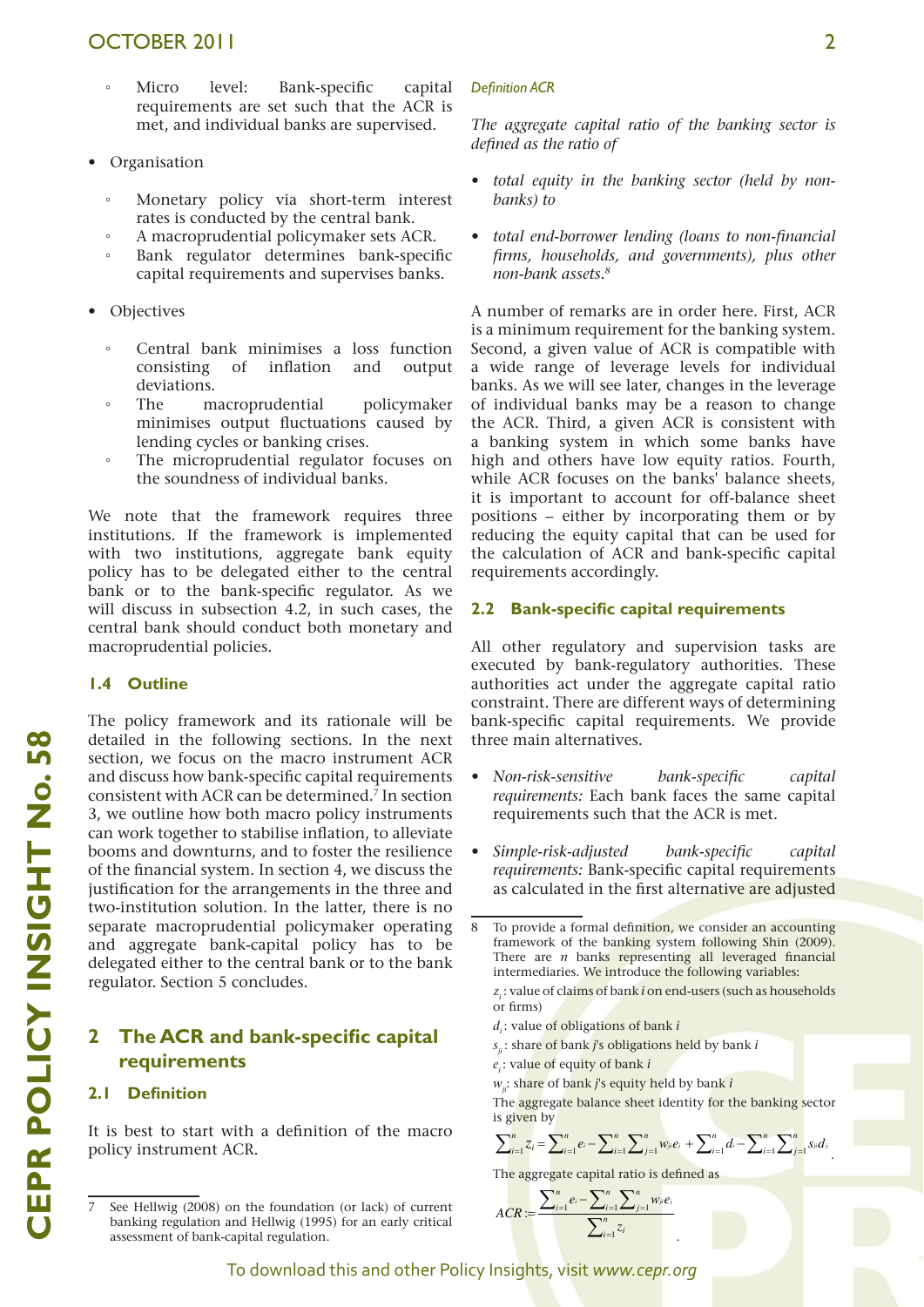upward or downward, depending on whether a particular bank holds a comparatively highrisk or low-risk asset portfolio. The relative riskiness of banks' asset portfolios compared to the average determines whether bankspecific capital requirements are increased or lowered in relation to non-risk-sensitive capital requirements. At the aggregate level, capital requirements have to meet ACR.

*• ACR-consistent risk-sensitive capital requirements (à la Basel III)*, The risk-sensitive capital requirements calculated according to Basel III can also be used to determine bankspecific capital requirements. Those capital requirements are multiplied by a factor *λ* (*λ > 0*) such that the ACR constraint is just met at the aggregate level.9 The use of ACR and consistent risk-sensitive requirements also makes it possible to address the inherent procyclicality of (minimal) capital requirements à la Basel III.10 Procyclicality can be mitigated by increasing ACR when GDP growth is high and lowering it when GDP growth is low. The discretionary capital buffer envisioned in Basel III could be used as a first step in introducing ACR as a macro policy instrument.

## **3 Interest rates and ACR**

#### **3.1 Objectives and instruments**

The call for a second macro instrument follows from two observations. First, according to the Tinbergen rule, pursuing a number of objectives requires at least the same number of instruments. The central bank often has a hard time fulfilling the objectives of price stability and output stability by using short-term interest rates. So adding financial-stability objectives without new macro instruments would exacerbate these difficulties. Second, although financial-stability objectives are ultimately output-stabilisation objectives, interestrate policies are not an effective instrument for the pursuit of such stabilisation objectives, even if other objectives are neglected. For instance, a highly vulnerable banking system cannot be made resilient by interest-rate policies.<sup>11</sup>

Both observations vindicate the necessity for a second macro instrument. However, for ACR to constitute a second macro instrument, it has to

be independent of short-term interest rates, *ie* it has to operate through different transmission channels, and its appropriate choice has to foster the resilience of the financial system.

## **3.2 Transmission channels for aggregate bank equity policies**

The transmission channels involved in monetary policy have been explored in detail and are well understood. The standard channel operates through the IS curve, an increase of the interest rate lowers aggregate demand and as a consequence reduces inflation and output.<sup>12</sup> The transmission channels for raising aggregate bank equity capital are much less well explored and understood. Here we outline four potential effects:<sup>13</sup>

- 1. Lowering the risk of banking crises and thus stabilising output.<sup>14</sup>
- 2. Reduction of aggregate demand or aggregate supply through higher loan interest rates/ quantity constraints on aggregate borrowing from banks.
- 3. Lowering average productivity and thus the natural level of output.
- 4. Moderating lending cycles.

The first channel is the major justification for using ACR as a macro instrument in the first place. Higher aggregate bank equity in relation to assets reduces excessive risk-taking by banks<sup>15</sup> and constitutes a larger buffer if there are negative shocks to the assets in the banking system. As a consequence,

<sup>9</sup> For a given ACR, the value of *λ* is uniquely determined.

<sup>10</sup> See Repullo and Saurino (2011) for a critical assessment of the countercyclical buffer in the new regulatory framework Basel III. See Brunnermeier et al. (2009) for an examination of how to design countercyclical capital buffers in banking regulation.

<sup>11</sup> Of course, interest rate policies also affect financial stability. For instance, longer periods with comparatively low interest rates tend to contribute to financial instability, and interest hikes can dampen booms, rapid expansions of monetary aggregates, and credit growth.

<sup>12</sup> There also exist monetary transmission channels that operate via the impact of interest rates on credit constraints. The firm balance-sheet or bank balance-sheet channel refers to situations where tighter monetary conditions decrease net worth of firms or banks. Such balance-sheet effects can induce tighter credit constraints on firms in financial markets or a reduction of bank lending, which depresses real activity (see Gertler and Kijotaki 2011).

<sup>13</sup> Further channels have been identified in the literature. For instance, Diamond and Rajan (2001) and Van den Heuvel (2008) suggest that higher bank equity capital reduces liquidity provision by banks and is therefore welfarereducing. The impact of bank equity capital regulation and its interaction with monetary policy has also been taken up in DSGE models. Angeloni and Faia (2009), Gertler and Karadi (2009) and Meh and Moran (2010) are notable contributions that also emphasise intertemporal feedbacks when bank capital regulation and monetary policy are jointly and endogenously determined.

<sup>14</sup> A banking crisis occurs when a significant part of the banking system is, or is perceived to be, insolvent (or illiquid) thereby threatening the functioning of financial intermediation and the financial infrastructure in the economy.

<sup>15</sup> There is a very extensive literature on the relationship between equity levels and excessive risk-taking (see Freixas and Rochet 2008).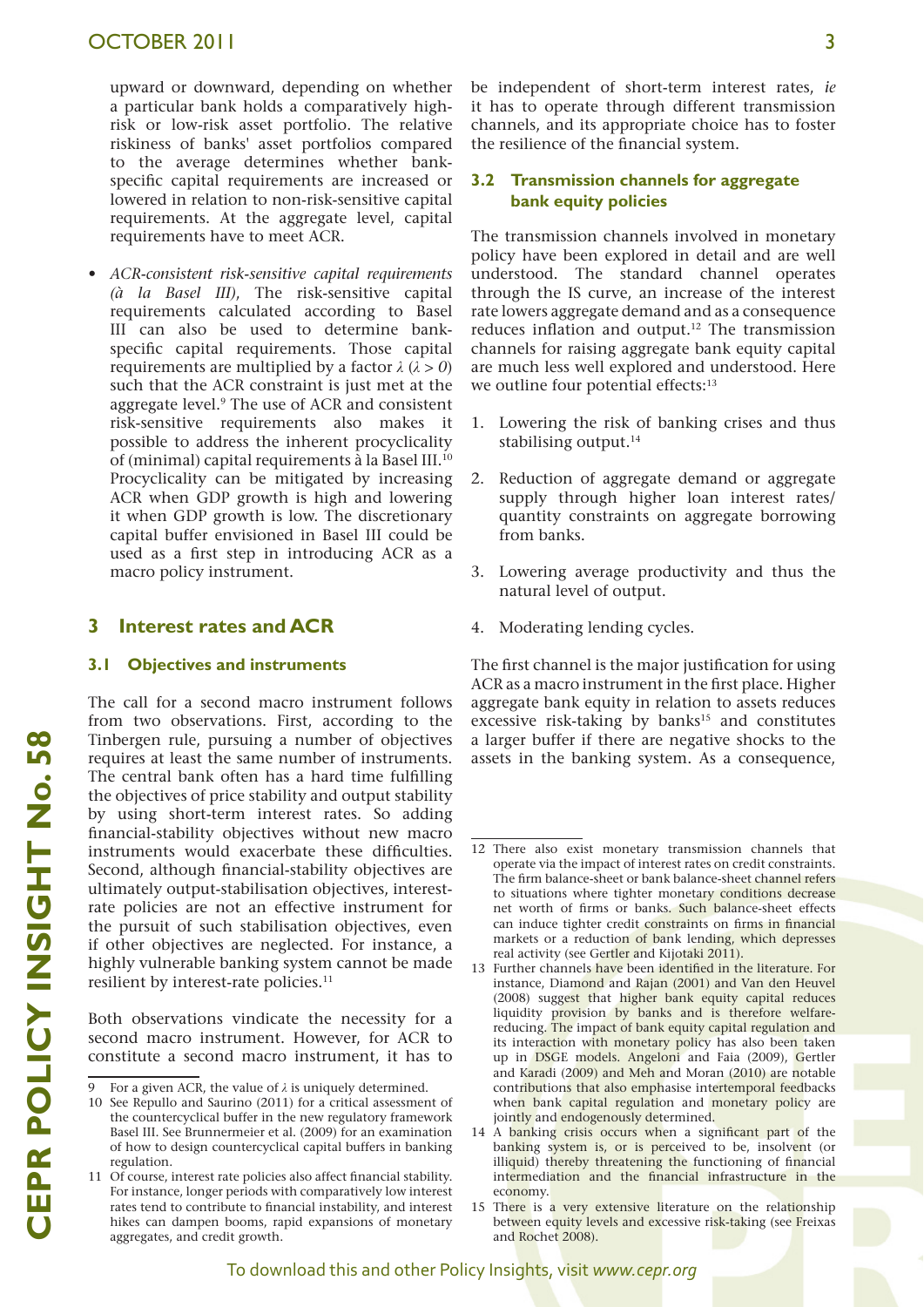the likelihood of banking crises is lowered.16 It is important to keep in mind that while increasing ACR is a suitable instrument for preventing banking crises, it is no panacea. Banks tend to find ways of economising on capital requirements that may themselves increase the vulnerabilities of the banking system. Some of these attempts – like securitisation and off-balance sheet positions – can already be incorporated into the calculation of ACR, while new financial innovations will require aggregate bank-capital rules to be flexibly adjusted to new developments.

The second channel has recently been scrutinised comprehensively by Admati *et al* (2010). They state that if a much larger fraction (at least 15%) of banks' total, non-risk-weighted assets were funded by equity, the social benefits would be substantial. Social costs, on the other hand, would be minimal or even non-existent. The authors show that better-capitalised banks are likely to make less distorted lending decisions. Moreover, any notion of a negative mechanical link between equity capital requirements and lending is illusionary. As a consequence, raising equity requirements for banks will have a negligible impact on aggregate demand or may even have a positive impact on the natural level of output.17

The third channel has been discussed and explored in Gersbach (2003) and applies if bank equity becomes much higher. The argument relies on general equilibrium feedback effects when aggregate bank equity is increased. Requiring higher equity for banks makes equity more expensive, which also affects non-financial firms competing for scarce equity. As a result, the credit constraints on non-financial firms become tighter and funding for projects with comparatively high marginal productivity declines, thereby lowering average productivity.

The fourth channel is outlined in Gersbach and Rochet (2011) and refers to changes of minimal equity requirements across the business cycle. The study shows that the banking sector amplifies productivity shocks. This is because when banks reallocate capital across sectors after aggregate shocks, they maximise their informational rents and do not internalise the impact of their investment decisions on capital prices. These welfare-reducing pecuniary externalities yield excessive fluctuations of credit, output, and asset prices. This justifies increasing capital requirements in boom periods in order to moderate credit cycles. Such types of leaning against booms yield milder downturns and increase aggregate welfare.<sup>18</sup>

To sum up, increasing the ACR affects the real economy in different ways. A higher ACR lowers the likelihood of crises and may negatively impact on output. Usually, inflation is hardly affected. Hence, ACR is a macro instrument whose economic impact is largely different from the influence exerted by the short-term interest rate.

#### **3.3 Examples**

In this section we illustrate the joint determination of ACR and short-term interest rates for several macroeconomic circumstances.

Example 1: Low-inflationary boom

Suppose that a favourable supply shock increases output and lowers inflation. Then raising the ACR is the core vehicle for moderating the boom and reducing the risk of a banking crisis. ACR increase would be more pronounced if monetary aggregates and bank balance sheets expanded rapidly and additional vulnerabilities manifested themselves in the banking sector. Somewhat laxer monetary policy would complement the ACR policy.

• Example 2: High-inflationary downturn

If the economy is hit by adverse supply shocks that drive up inflation and reduce output, capital requirements can be lowered to stimulate output and to complement tighter monetary policy for the stabilisation of inflation (see Gersbach and Hahn 2011).

• Example 3: Demand shocks

Suppose that the economy is hit by a pure aggregate demand shock. As demand shocks can be perfectly stabilised by monetary policy, ACR can be left unchanged and interest-rate changes alone are sufficient to stabilise such shocks (Gersbach and Hahn 2011).

Example 4: Pure vulnerability shocks

Suppose vulnerabilities build up in the banking sector without an apparent accompanying macroeconomic shock. In such circumstances, raising ACR is the instrument of choice. Such

To download this and other Policy Insights, visit *www.cepr.org*

<sup>16</sup> Of course, this aggregate perspective on the banking system neglects the fact that two banking systems with the same ACR and the same aggregate non-bank assets and non-bank liabilities may face different probabilities of collapsing, as equity capital distributions and the web of interbank relationships may differ in the two systems. By requiring a higher ACR for the more vulnerable banking system, different levels of risk can be corrected.

<sup>17</sup> Bolton and Freixas (2006) point out that asymmetric information about the net worth of bonds adds cost to outside equity capital. This may generate credit crunches in which bank lending is constrained by equity capital requirements, and these constraints become tighter in times of crisis (see also Hanson et al. (2011) for an assessment of the social costs involved when equity requirements are substantially heightened).

<sup>18</sup> A thorough empirical analysis has been provided by Jimenez et al. (2011).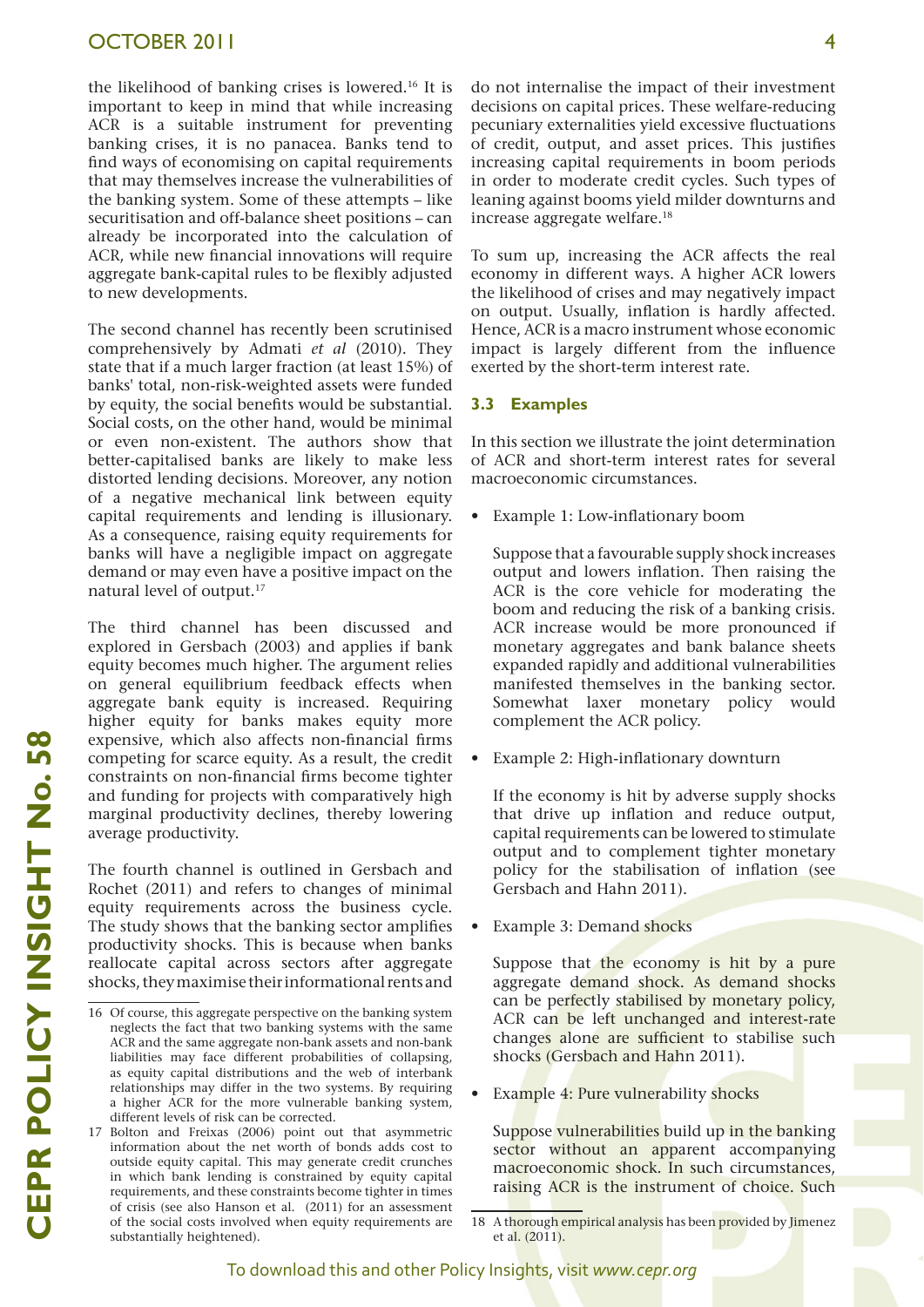vulnerability build-ups come in very different forms. For instance, steep asset and real-estate price increases enable banks to rapidly expand their lending as collateral values increase. This, in turn makes banks vulnerable to sudden drops in asset and real-estate prices. Other examples are more fragile interconnections between banks with increasing reliance on short-term funding or highly correlated risky investments in domestic or foreign markets.

Overall, these examples illustrate how monetary policy and aggregate bank-capital policy can jointly stabilise shocks in the economy and may anchor expectations regarding inflation and robustness of the financial system. The examples also suggest that these twin macro instruments can set the basis for a sound economy and a robust banking system. The use of ACR can also lessen or avoid the procyclicality of traditional capital requirements.<sup>19</sup>

### **3.4 Parallels between the two macro instruments**

For several decades, monetary policymaking was refined and cultivated by pursuing numerical inflation objectives with the use of short-term interest rates. Interest rates were considered to be sufficient for the stance adopted by monetary policy.20 The crisis has shattered this belief and a new policy framework is necessary. But various lessons from the past decades continue to be important for both monetary and macroprudential policymaking. We mention three examples (see Gersbach 2010 and Gersbach and Hahn 2009):

• Policy functions

Two macro policy functions that determine current short-term interest rates and aggregate bank-capital policies are at the heart of the policy framework. Variables capturing the current state of money and credit may enter into the determination of the short-term interest rate. The aggregate capital ratio function determines the minimal aggregate equity ratio of the banking system for the next period, depending on the currently set ratio, the state of money and credit,<sup>21</sup> and current vulnerabilities of the banking system.22 While it is impossible to specify a fixed formula for the aggregate bankcapital function, it will be essential for such functions to be systematic, transparent and accountable as traditional monetary policy functions.

• Flexible rules

As is well known, a strict form of inflation targeting could lead to excessive output fluctuation. With flexible inflation targeting, the target is reached gradually over a given time frame, thereby avoiding large output swings. Similar considerations are important for aggregate bank-capital policies. For example, when macroeconomic circumstances dictate a swift tightening of aggregate bankcapital policies, these adjustments can best be made step by step to avoid excessive output contraction.

• Commitment problem

In most of the common models, optimal monetary policy is not time-consistent. Several measures have been used to solve commitment problems in monetary policymaking:

- *Rules:* By committing to a particular framework, such as inflation targeting or one of the several variants of fixed exchange-rate regimes, several central banks have successfully overcome the timeinconsistency problem.
- Independence: If central bankers are shielded from political interference and have a longer time horizon or are more conservative, the time-inconsistency problem is lessened. Time-inconsistency problems may also arise in aggregate bank-capital policies. From an *ex ante* perspective, high bank equity levels may be desirable to prevent banks from taking excessive risks. In a downturn, the strict enforcement of such requirements may not be optimal *ex post* as this may cause excessive deleveraging of banks and thus a credit crunch.

Overall, these parallels illustrate that macroprudential policymakers face similar challenges to monetary policymakers. We stress that important lessons from monetary policymaking

<sup>19</sup> Blum and Hellwig (1995) showed that capital requirements can exacerbate business-cycle fluctuations. Cecchetti and Li (2008) examine how optimal monetary policy may counteract or even neutralize procyclical effects of prudential capital regulation.

<sup>20</sup> This is epitomised in the new Keynesian framework (see Clarida et al. 1999 and Woodford 2003) and has been a core pillar of inflation targeting (see Bernanke at al. 1999, Leiderman and Svensson 1995, Mishkin 1999, McCallum 1999, Svensson 1997, 1999, Laubach 2003).

<sup>21</sup> On the importance of broader monetary aggregates in assessing the vulnerability of the banking sector see Adrian and Shin (2009).

<sup>22</sup> Examples could be large increases in real-estate prices or rapid expansion of credit. There is an enduring debate on whether central banks should lean against perceived assetprice bubbles and in general should attach some weight to asset prices in monetary policymaking (see e.g. Bernanke and Gertler 1999, Gilchrist and Leahy 2002, Cecchetti et al. 2000, and Bordo and Jeanne 2002, 2004 for the first wave of contributions and Assenmacher-Wesche and Gerlach 2010 for a recent empirical study). In our context, ACR can and should be used to moderate rapid credit growth and assetprice increases.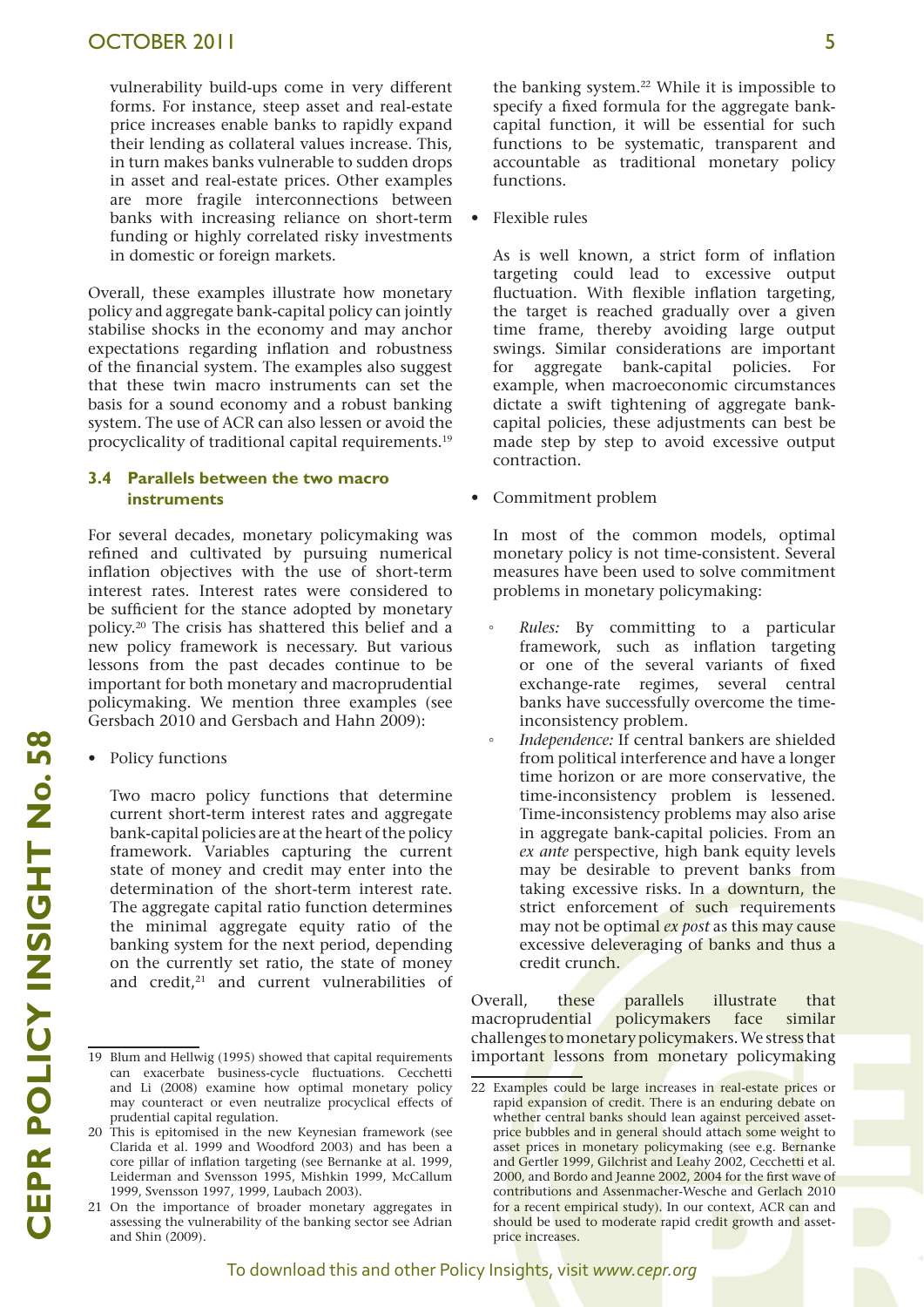## OCTOBER 2011 6

should not be forgotten. For instance, flexible rules and solutions to commitment problems are lessons that will play a major role in macroprudential policymaking. A more complete set of parallels is summarised in Gersbach and Hahn (2009). There we also argue that sophisticated models should be used cautiously, not only in monetary policy but also in aggregate bank-capital policy. Moreover, balanced transparency requirements can improve policies and their effectiveness.

## **4 Delegation and second-best institutions**

#### **4.1 First-best institutions**

Who should be in charge of macroprudential policymaking and thus have the competency to vary ACR? This is a challenging issue. In this section, we assume frictionless coordination of policies across different institutions. In such a world,

- monetary policy should be delegated to an independent central bank,
- macroprudential policy should be delegated to an independent macroprudential policymaker, and
- a third authority should be in charge of bankspecific regulation and supervision.

There are two basic lines of argument justifying this institutional framework.

#### *Separation of macroprudential policy from monetary policy*

Following the analysis by Gersbach and Hahn (2011), we first justify the statement that macroprudential policymaking should be separated from monetary policy. Monetary policy suffers from time-inconsistency problems. As a consequence, delegation of monetary policy to a conservative central banker is desirable, as he or she is not (or less) tempted to engage in futile output stabilisation. As such conservative central bankers do not share the preferences of society, they would pursue inefficient ACR policies. In contrast, macroprudential policymakers should share the preferences of society. Thus, this policy should be separated from monetary policy.<sup>23</sup>

*Delegation of macroprudential policymaking to an independent institution*

A second line of reasoning suggests that it is best to delegate macroprudential policymaking to an independent institution, separate from bankspecific regulation and supervision. First, aggregate bank-capital policy is a flexible rule determined by the policymaker and is thus quite different from a formula- and law-based determination of bankspecific capital requirements and supervision. Second, aggregate bank-capital policy affects the entire economy, including the returns that shareand debt holders and banking managers will earn. As a consequence, there may be fierce lobbying against increasing aggregate bank equity. This can be alleviated by making the macroprudential authority independent. Third, by making an authority independent, the risk that the time horizon of the policymaker is too short, and thus policies are too lenient, is lower.

#### **4.2 Second-best institutions**

We next examine second-best institutions. Secondbest refers to the choice of institutions under the constraint that only two already existing public authorities, central banks and bank regulators, perform monetary policy, macroprudential policy, and microprudential regulation. This constraint may arise because frictions in the delegation of the policy framework to three institutions are too large, or the three-institution framework may not be politically feasible. Allowing bank regulators to perform both aggregate bank-capital policy and bank-specific capital requirements would introduce the problems of regulatory capture set out in the preceding paragraphs. Moreover, pursuing aggregate bank-capital policy and determining bank-specific capital requirements in the same institution may create a variety of conflicts, as the former, like monetary policy, relies on models and judgment, while the latter is formula-based.<sup>24</sup>

Making the central bank the macroprudential policymaker has the following advantages: Information from bank-capital policymaking may be valuable for monetary policies and vice versa.<sup>25</sup> Moreover, interest-rate policy impacts on the credit supply of financial intermediaries, which in turn affects the optimal level of aggregate bank-capital. Thus, having both macro instruments in one hand facilitates the coordination of policies.

These advantages have to be traded off with the benefits, as outlined in 4.1, of separating aggregate bank-capital policies from monetary policies. Furthermore, creating an authority with such

<sup>23</sup> It is conceivable that time-inconsistency problems may also arise in setting ACR as discussed in the last section. These are different in nature and are best solved by making the macroprudential policymaker independent.

<sup>24</sup> However, bank regulators also need to use their judgment when they apply the second pillar of Basel III and e.g. assess the professional quality of bank managers.

<sup>25</sup> See Peek *et al* (1999).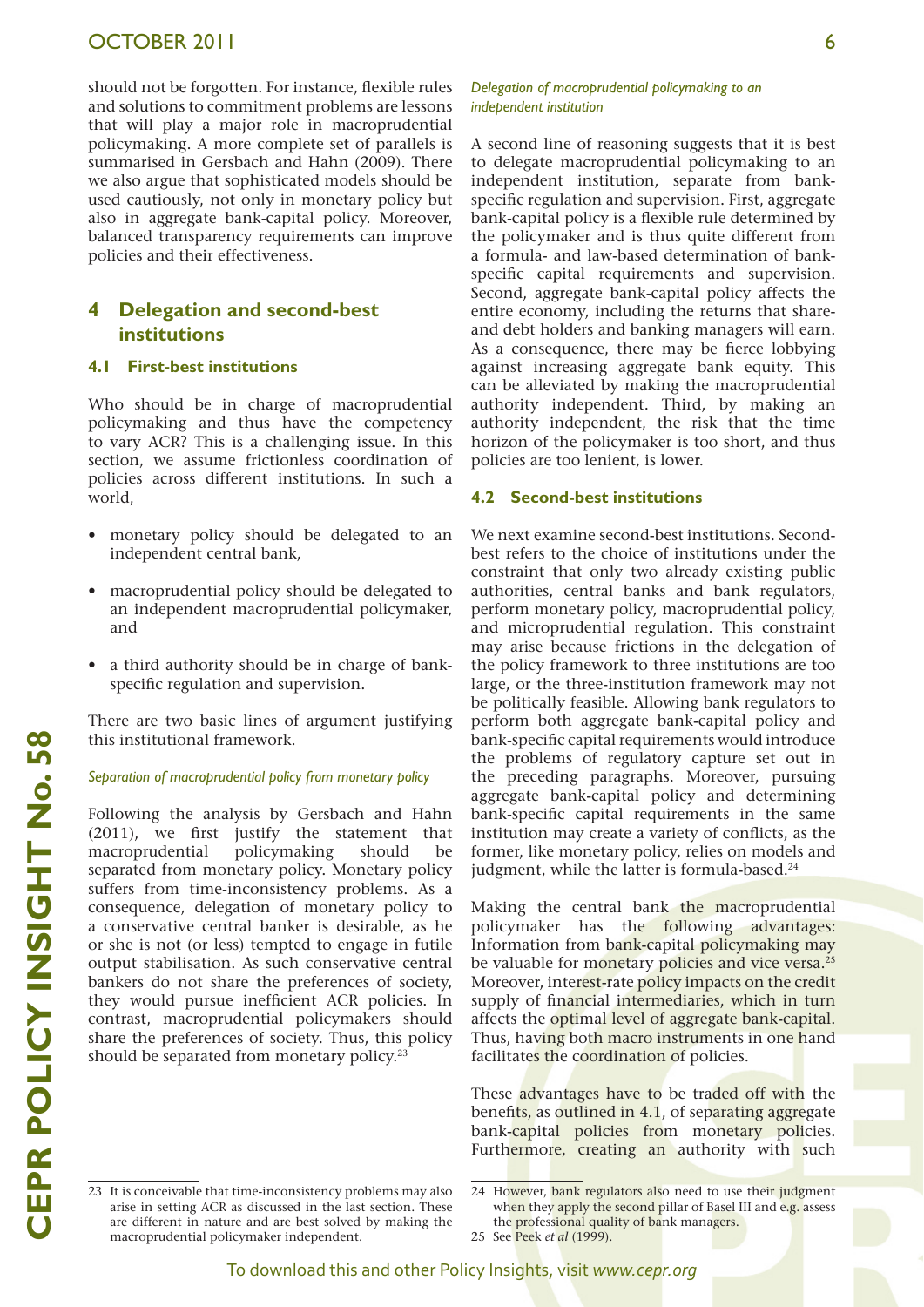wide-ranging competencies can bring about a concentration of power that democratic societies may not want to allow.26

## **5 Conclusion**

We have outlined a framework that encompasses monetary policy, macroprudential policies, and microprudential regulation. Although numerous aspects of the framework deserve further scrutiny, it outlines a possible approach enabling societies to safeguard price stability, the resilience of the banking system, and the stability of the real economy.

## **References**

- Admati, AR, P Demarzo, MF Hellwig and P Pfleiderer (2010), "Fallacies, Irrelevant Facts, and Myths in the Discussion of Capital Regulation: Why Bank Equity is Not Expensive", Stanford GSB Research Paper, 2063.
- Adrian, T and HS Shin (2009), "Money, Liquidity and Monetary Policy", *American Economic Review*  (Papers and Proceedings), 99(2), 600–605.
- Angeloni, I and E Faia (2009), "A Tale of Two Policies: Prudential Regulation and Monetary Policy with Fragile Banks", Kiel Working Paper, 1569.
- Assenmacher-Wesche, K and S Gerlach (2010),"Monetary Policy and Financial Imbalances: Facts and Fiction", *Economic Policy*, 25(63), 437–482.
- Bernanke, BS and M Gertler (1999), "Monetary Policy and Asset Price Volatility", *Federal Reserve Bank of Kansas City Economic Review*, 84, 17–52.
- Bernanke, BS, T Laubach, FS Mishkin and AS Posen (1999), *Inflation Targeting*, Princeton University Press, Princeton, NJ.
- Blum, J and M Hellwig (1995), "The Macroeconomic Implications of Capital Requirements Adequacy for Banks", *European Economic Review*, 39, 739-40.
- Bolton, P and X Freixas (2006), "Corporate Finance and the Monetary Transmission Mechanism", *Review of Financial Studies*, 19(3), 829–870.
- Bordo, MD and O Jeanne (2002), "Monetary Policy and Asset Prices: Does 'Benign Neglect' Make Sense?", *International Finance*, 5, 139–164.
- Borio, C (2011), "Rediscovering the Macroeconomic Roots of Financial Stability Policy: Journey, Challenges and a Way Forward", BIS Working Paper, April 2011.
- Brunnermeier, M, A Crocket, C Goodhart, AD Persaud and HS Shin (2009), *The Fundamental Principles of Financial Regulation*, Geneva Reports on the World Economy 11.
- Cecchetti, SG, H Genberg, J Lipsky and S Wadhwani (2000), *Asset Prices and Central Bank Policy*, Geneva Reports on the World Economy, 2.
- Cecchetti, SG and L Li, (2008), "Do Capital Adequacy Requirements Matter for Monetary Policy?", *Economic Inquiry*, 46(4).
- Clarida, R, J Gali and M Gertler (1999), "The Science of Monetary Policy: A New Keynesian Perspective", *Journal of Economic Literature*, 37(4), 1661–1707.
- Degrauwe, P, and D Gros (2009), "A New Two-pillar Strategy for the ECB", CESifo Working Paper, 2818.
- Diamond, DW and RG Rajan (2000), "Banks, Short Term Debt and Financial Crises: Theory, Policy Implications and Applications", *Proceedings of Carnegie Rochester Series on Public Policy*, 54, 2001.
- *Economist* (2011), "A More Complicated Game", 19 February 2011.
- Freixas, X and J-C Rochet (2008), Microeconomics of Banking, MIT Press, Cambridge, MA.
- Geraats, PM (2010), "Price and Financial Stability: Dual or Duelling Mandates?", Paper prepared for the 38th Economics Conference of the Oesterreichische Nationalbank, Central Banking after the Crisis: Responsibilities, Strategies, Instruments, Vienna, 31 May–1 June 2010.
- Gersbach, H (2003), "The Optimal Capital Structure of an Economy", CEPR Discussion Paper 4016.
- Gersbach, H (2010), "Double Targeting for Central Banks with Two Instruments: Interest Rates and Aggregate Bank Equity ", VoxEU.org, 1 February .
- Gersbach, H and V Hahn (2009), "Inflation Targeting and Bank Equity Rules: Parallels and Lessons", VoxEU.org, 21 October.

<sup>26</sup> In the near future, these conflicts will not play a large role, as current bank equity capital levels are much lower than those many experts advocate.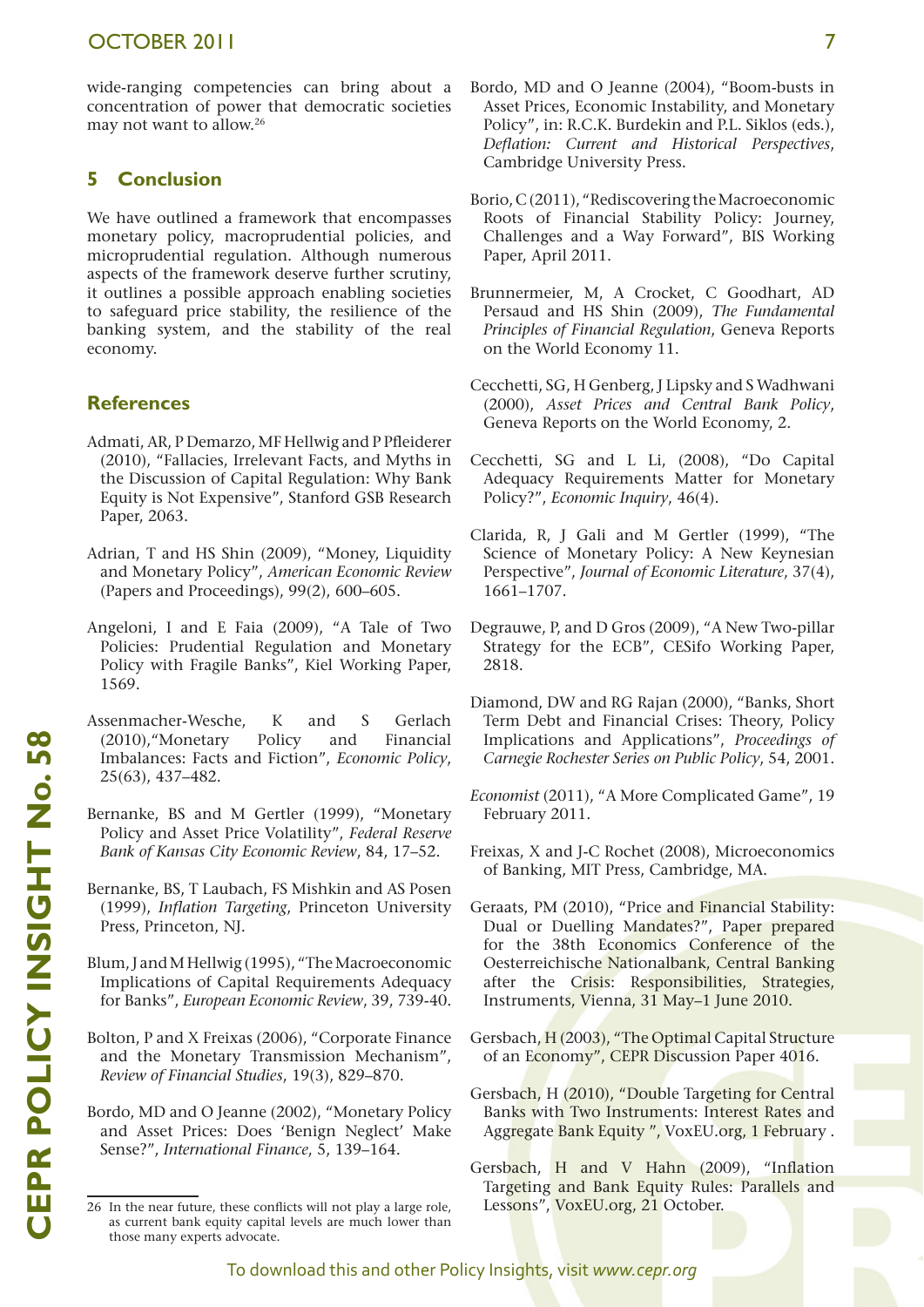## OCTOBER 2011 8

- Gersbach, H and V Hahn (2011), "Modeling Two Macro Policy Instruments: Interest Rates and Aggregate Capital Requirements", CESifo Working Paper.
- Gersbach, H and J-C Rochet (2011), "Aggregate Investment Externalities and Macroprudential Regulation", mimeo.
- Gertler, M and P Karadi (2009), "A Model of Unconventional Monetary Policy", mimeo.
- Gilchrist, S and J Leahy (2002), "Monetary Policy and Asset Prices", *Journal of Monetary Economics*, 49, 75–97.
- Hanson, S, A Kashyap and JC Stein (2011), "A Macroprudential Approach to Financial Regulation", *Journal of Economic Perspectives*, 25(1), 3–28.
- Hellwig, MF (1995), "Systemic Aspects of Risk Management in Banking and Finance", *Swiss Journal of Economics and Statistics*, 131(4/2), 723–737.
- Hellwig, MF (2008), "Systemic Risk in the Financial Sector", Jelle Zijlstra Lecture, 6.
- Jimenez, G, S Ongena, H-L Peydro, and J Saurina (2011), "Macroprudential Policy, Countercyclical Bank Capital Buffers and Credit Supply: Evidence from the Spanish Dynamic Provisioning Experiments", mimeo, Bank of Spain, Madrid.
- Laeven, L and F Valencia (2008), "Systemic Banking Crises: A New Database", IMF Working Paper.
- Laubach, T (2003), "Signalling Commitment with Monetary and Inflation Targets", *European Economic Review*, 47(6), 985–1009.
- Leiderman, L and LEO Svensson eds. (1995), *Inflation Targets*, CEPR, London.
- Mccallum, BT (1999), "Issues in the Design of Monetary Policy Rules", in Taylor , JB and M Woodford, eds. *Handbook of Macroeconomics*, North-Holland.
- Meh, CA and K Moran (2010), "The role of bank capital in the propagation of shocks," *Journal of Economic Dynamics and Control*, 34(3), 555-576.
- Mishkin, FS (1999), "International Experience with Different Monetary Policy Regimes", *Journal of Monetary Economics*, 43(3), 579–605.
- Peek, J, ES Rosengren and GMB Tootell (1999), "Is Bank Supervision Central to Central Banking?", *Quarterly Journal of Economics*, 114(2), 629–653.
- Repullo, R and J Saurina (2011), "The Countercyclical Capital Buffer of Basel III: A Critical Assessment", CEMFI Working Paper, March 2011.
- Shin, HS (2009), "Securitisation and Financial Stability", *Economic Journal*, 119(536), 309–332.
- Svensson, LEO (1997), "Inflation Forecast Targeting: Implementing and Monitoring Inflation Targets", *European Economic Review*, 41, 1111–1146.
- Svensson, LEO (1999), "Inflation Targeting as a Monetary Policy Rule", *Journal of Monetary Economics*, 43(3), 607–654.
- Van den Heuvel, SJ (2008), "The Welfare Cost of Bank Capital Requirements", *Journal of Monetary Economics*, 55(2), 298–320.
- Woodford, M (2003), *Interest and Prices: Foundation of a Theory of Monetary Policy*, Princeton University Press, Princeton, NJ.

To download this and other Policy Insights, visit *www.cepr.org*